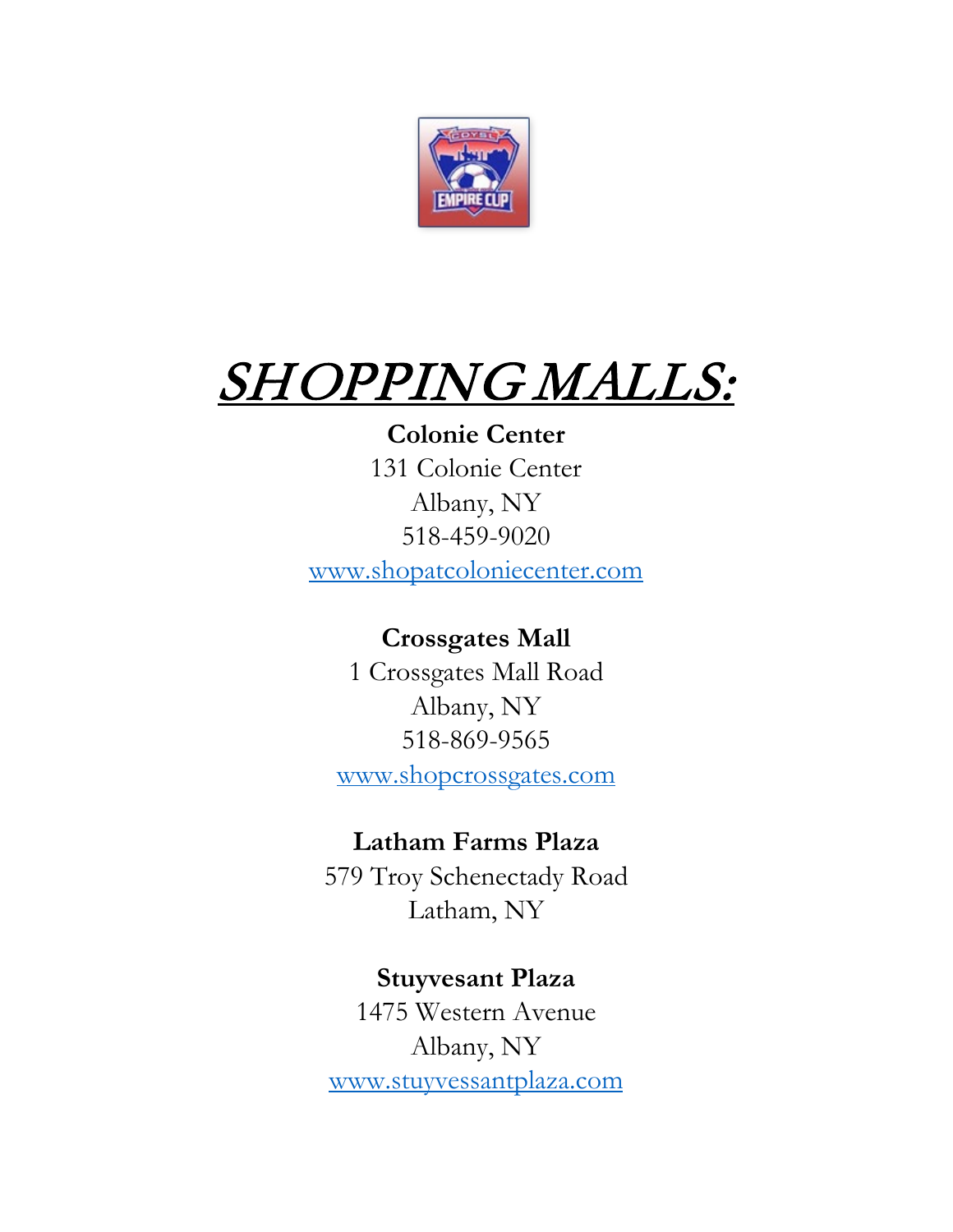

# $\frac{SUPERMARKETS:$ Aldi Market

1885 Central Avenue Albany, NY 518-955-2534

### Hannaford Supermarket

96 Wolf Road Albany, NY 518-482-1085

### Price Chopper Supermarket

1892 Central Avenue Albany, NY 518-456-9314

### Shoprite Supermarket

709 Central Avenue Albany, NY 518-292-1245

### Trader Joe's

79 Wolf Road Albany, NY 518-482-4538

### Whole Foods

1425 Central Avenue Albany, NY 518-621-5300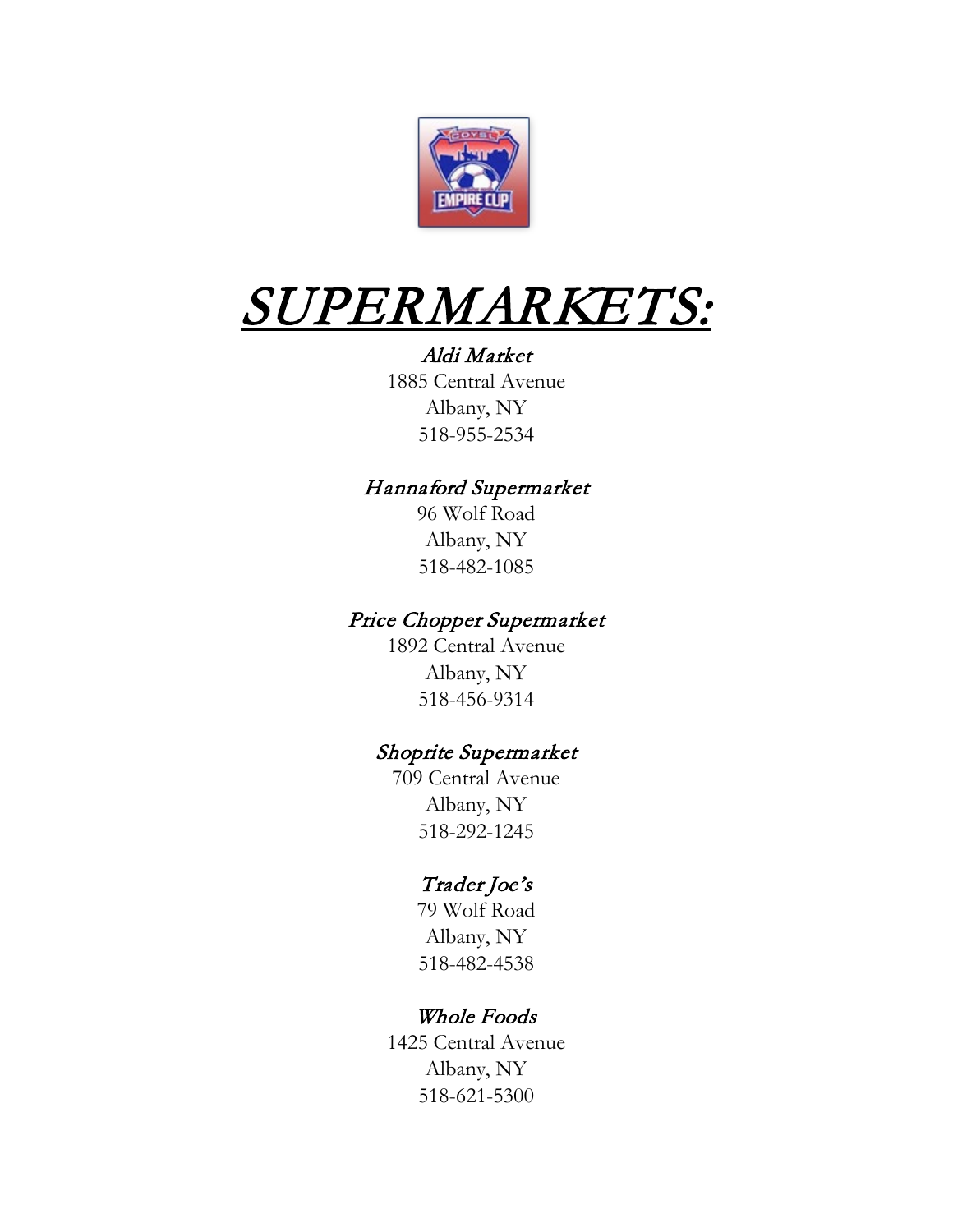

# RESTAURANTS AND MORE:

Albany, NY Albany, NY 518-482-1960 518-869-2448

### Blu Stone Bistro Bruegger's Bagels 661 Albany Shaker Road 98 Wolf Road Albany, NY Albany, NY 518-869-9976 518-438-5014 [www.blustonebistro.com](http://www.blustonebistro.com/) [www.brueggers.com](http://www.brueggers.com/)

44 Wolf Road 6 Metro Park Road Albany, NY Albany, NY 518-459-2822 518-689-0937 [www.bucadibeppo.com](http://www.bucadibeppo.com/)

145 Wolf Road 675 Troy Schenectady Road Albany, NY Latham, NY 518-489-8888 518-785-8886 [www.capitalbuffetalbany.com](http://www.capitalbuffetalbany.com/) [www.carrabbas.com](http://www.carrabbas.com/)

### Cheesecake Factory Chili's

131 Wolf Road 60 Wolf Road Albany, NY Albany, NY 518-453-2500 518-489-4664 [www.thecheesecakefactory.com](http://www.thecheesecakefactory.com/) [www.chilis.com](http://www.chilis.com/)

### Arby's Barnsider Steakhouse

133 Wolf Road 480 Sand Creek Road [www.barnsiderrestaurant.com](http://www.barnsiderrestaurant.com/)

### Buca di Beppo Buffalo Wagon Pan Asian Cuisine & Sushi

### Capital Chinese Buffet Carrabba's Italian Grill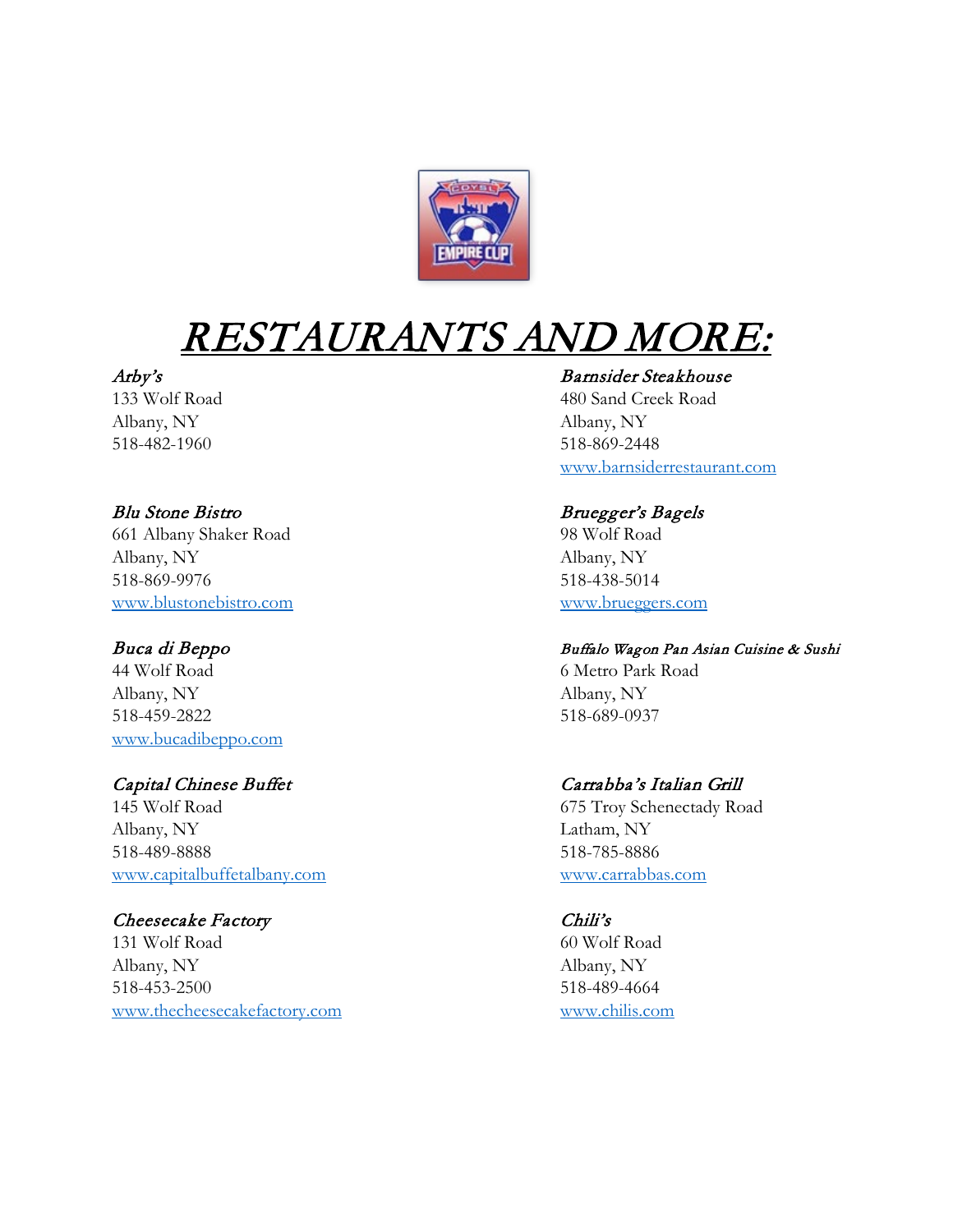

### Chipotle Mexican Grill CiCi's Pizza Buffet

105 Wolf Road 145 Wolf Road Albany, NY Albany, NY 518-438-7590 518-482-2424

### Colonie Diner Corner Deli

Albany, NY Albany, NY 518-456-1550 518-512-5400

### Delmonico's Italian Steakhouse DeMarcos

1553 Central Avenue 1965 Central Avenue Albany, NY Albany, NY 518-456-5656 518-456-7574 [www.delmonicositaliansteakhouse.com](http://www.delmonicositaliansteakhouse.com/)

114 Wolf Road 1881 Central Avenue Albany, NY Albany, NY 518-458-1194 518-452-6963

### Dunkin Donuts East Wok

Albany, NY Albany, NY 518-454-9400 518-482-6782

Albany, NY Albany, NY 518-456-2243 518-459-3333

[www.chipotle.com](http://www.chipotle.com/) [www.cicispizza.com](http://www.cicispizza.com/)

1890 Central Avenue 98 Wolf Road (Hannaford Plaza) [www.thecornerdeli2.com](http://www.thecornerdeli2.com/)

# Denny's Dragon Buffet

186 Wolf Road 98 Wolf Road (Hannaford Plaza) [www.eastwokalbany.com](http://www.eastwokalbany.com/)

### Farmer Boy Diner Golden Grain Pizza

1975 Central Avenue 98 Wolf Road (Hannaford Plaza) [www.farmer-boy.com](http://www.farmer-boy.com/) [www.goldengrainpizza.com](http://www.goldengrainpizza.com/)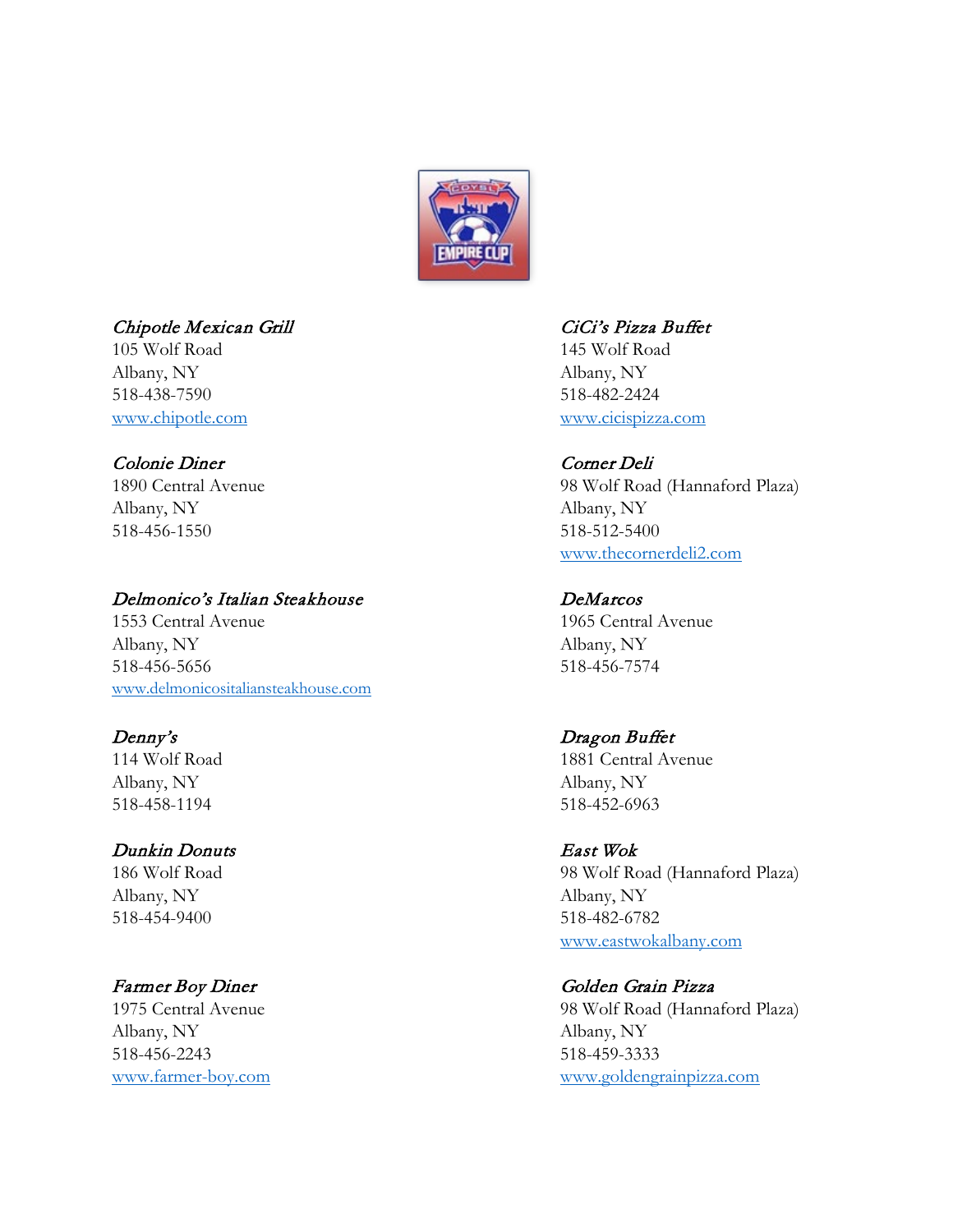

Five Guys Golden Corral 131 Colonie Center 1901 Central Avenue Albany, NY Albany, NY 518-437-5171 518-862-1520

### Grandma's Pie & Restaurant Hong Kong Bakery & Bistro

1273 Central Avenue 8 Wolf Road Albany, NY Albany, NY 518-459-4585 518-431-6520 [www.grandmaspieshop.com](http://www.grandmaspieshop.com/)

70 Wolf Road 16 Wolf Road Albany, NY Albany, NY 518-438-9300 518-459-7540 [www.hooters.com](http://www.hooters.com/) [www.ihop.com](http://www.ihop.com/)

### Koto Japanese Steakhouse Macaroni Grill

260 Wolf Road 1 Metro Park Road Albany, NY Albany, NY 518-869-8888 518-456-9190

### Maharaja Indian Restaurant Moe's Southwest Grill

Albany, NY Albany, NY 518-599-0571 518-687-6637

### Ninety Nine Restaurant Clive Garden

107 Wolf Road 178 Wolf Road Albany, NY Albany, NY 518-446-9909 518-458-8676 [www.99restaurants.com](http://www.99restaurants.com/) [www.olivegarden.com](http://www.olivegarden.com/)

[www.gofiveguys.com](http://www.gofiveguys.com/) [www.goldencorral.com](http://www.goldencorral.com/)

### Hooters International House of Pancakes

[www.kotoalbany.com](http://www.kotoalbany.com/) [www.macaronigrill.com](http://www.macaronigrill.com/)

10 Wolf Road 243 Wolf Road [www.moes.com](http://www.moes.com/)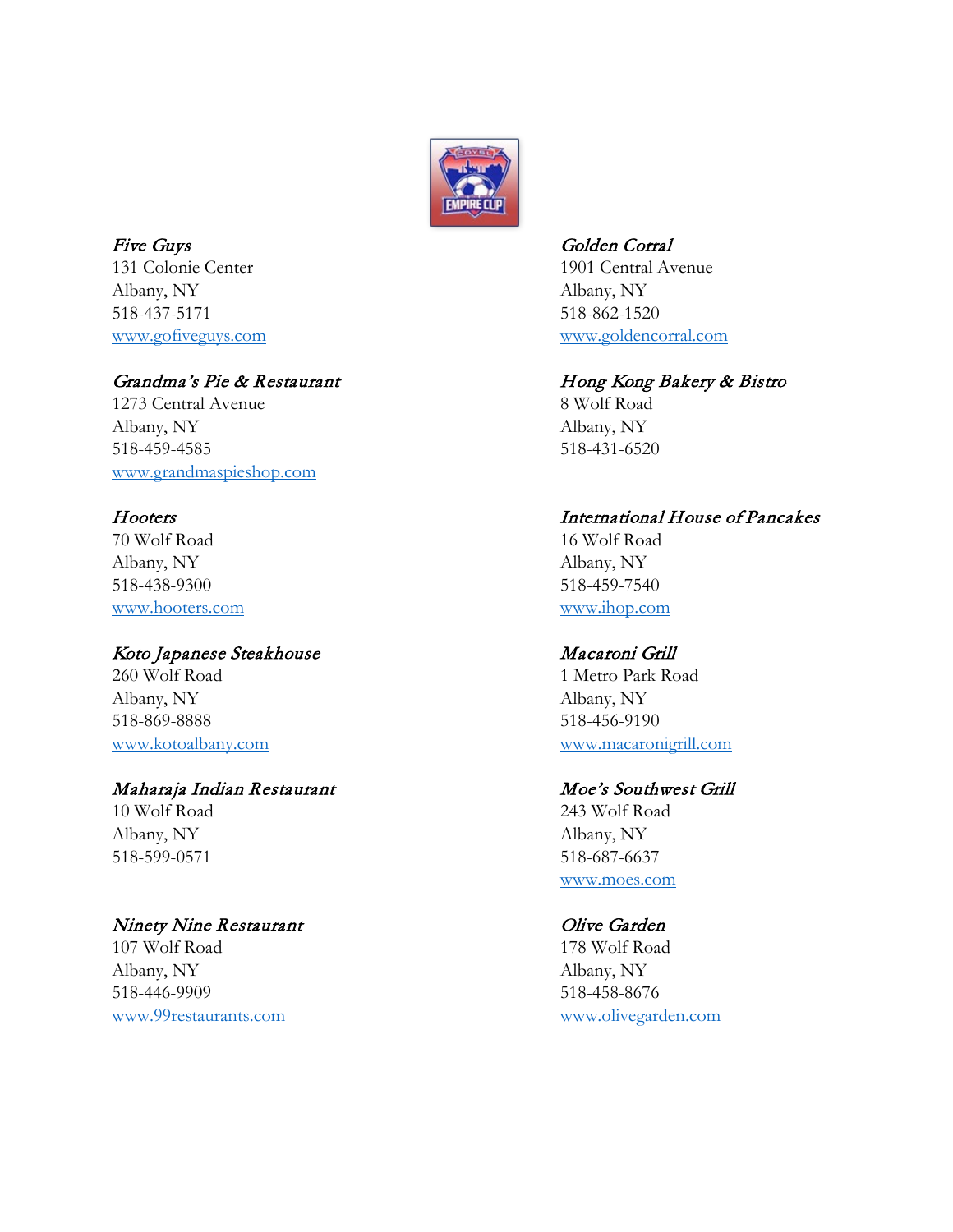

### O'Tooles Restaurant Pub Contract Contract Contract Contract Contract Contract Contract Contract Contract Contract Contract Contract Contract Contract Contract Contract Contract Contract Contract Contract Contract Contract

1814 Central Avenue 145 Wolf Road Albany, NY Albany, NY 518-464-1200 518-482-4863 [www.otoolesalbany.com](http://www.otoolesalbany.com/) [www.outback.com](http://www.outback.com/)

### Panera Bread P.F. Chang's

65 Wolf Road 131 Colonie Center Albany, NY Albany, NY 518-438-4307 518-454-0040 [www.panerabread.com](http://www.panerabread.com/) [www.pfchangs.com](http://www.pfchangs.com/)

Pizza Hut Professor Javas 203 Wolf Road 217 Wolf Road Albany, NY Albany, NY 518-458-1121 518-435-0843

### Ralph's Tavern Red Lobster

1328 Central Avenue 170 Wolf Road Albany, NY Albany, NY 518-489-8290 518-459-1040 [www.ralphstaverninc.com](http://www.ralphstaverninc.com/) [www.redlobster.com](http://www.redlobster.com/)

Albany, NY Latham, NY 518-458-2068 518-785-1037 [www.reelseafoodco.com](http://www.reelseafoodco.com/) [www.rubytuesday.com](http://www.rubytuesday.com/)

611 Troy Schenectady Road 158 Wolf Road Latham, NY Albany, NY 518-785-7215 518-813-9555 [www.sakealbany.com](http://www.sakealbany.com/) [www.samuraialbany.com](http://www.samuraialbany.com/)

[www.pizzahut.com](http://www.pizzahut.com/) [www.provessorjavas.com](http://www.provessorjavas.com/)

### Reel Seafood Ruby Tuesday

195 Wolf Road 675 Troy Schenectady Road

### Sake Japanese Steakhouse Samurai Japanese Restaurant